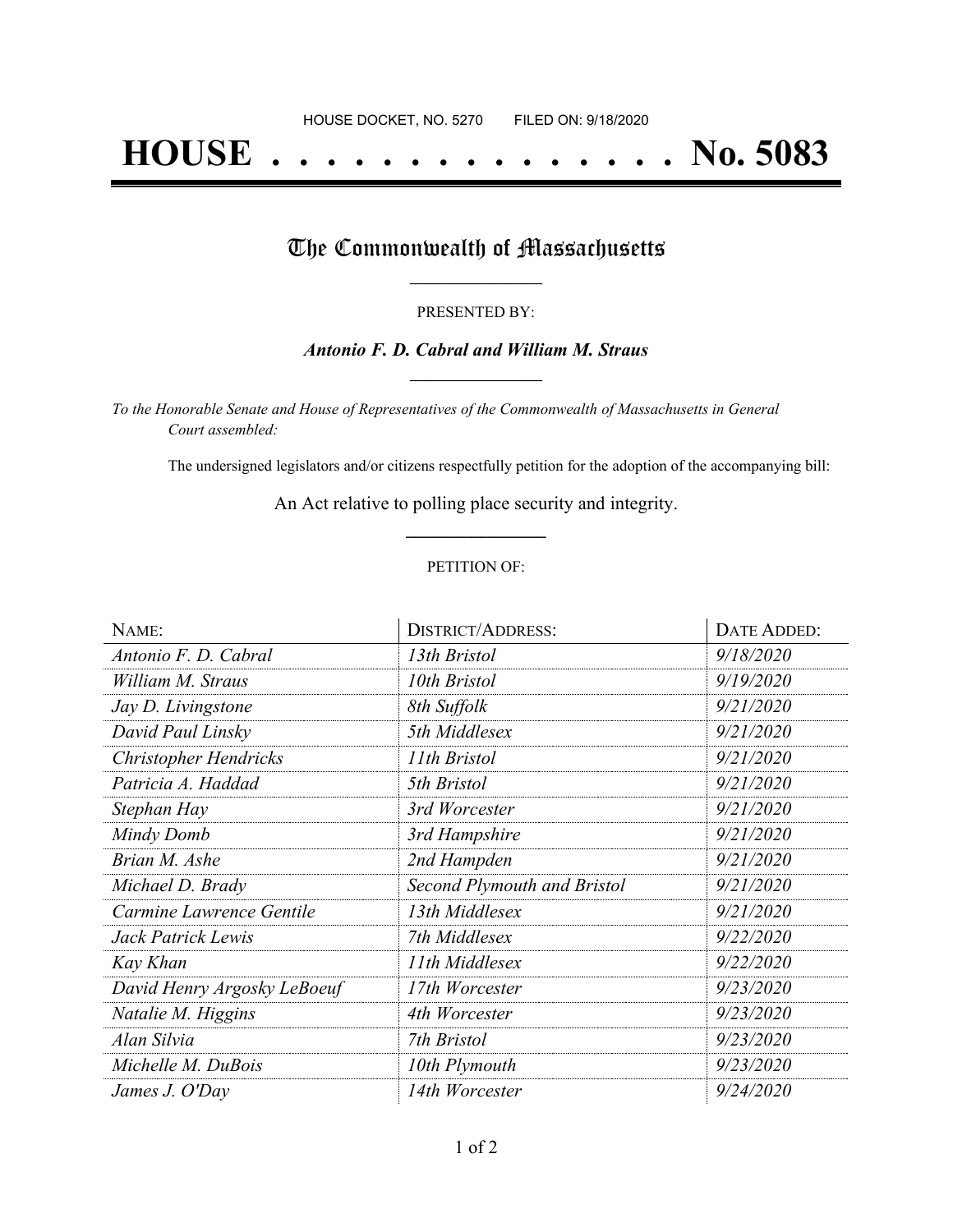*Kenneth I. Gordon 21st Middlesex 9/25/2020*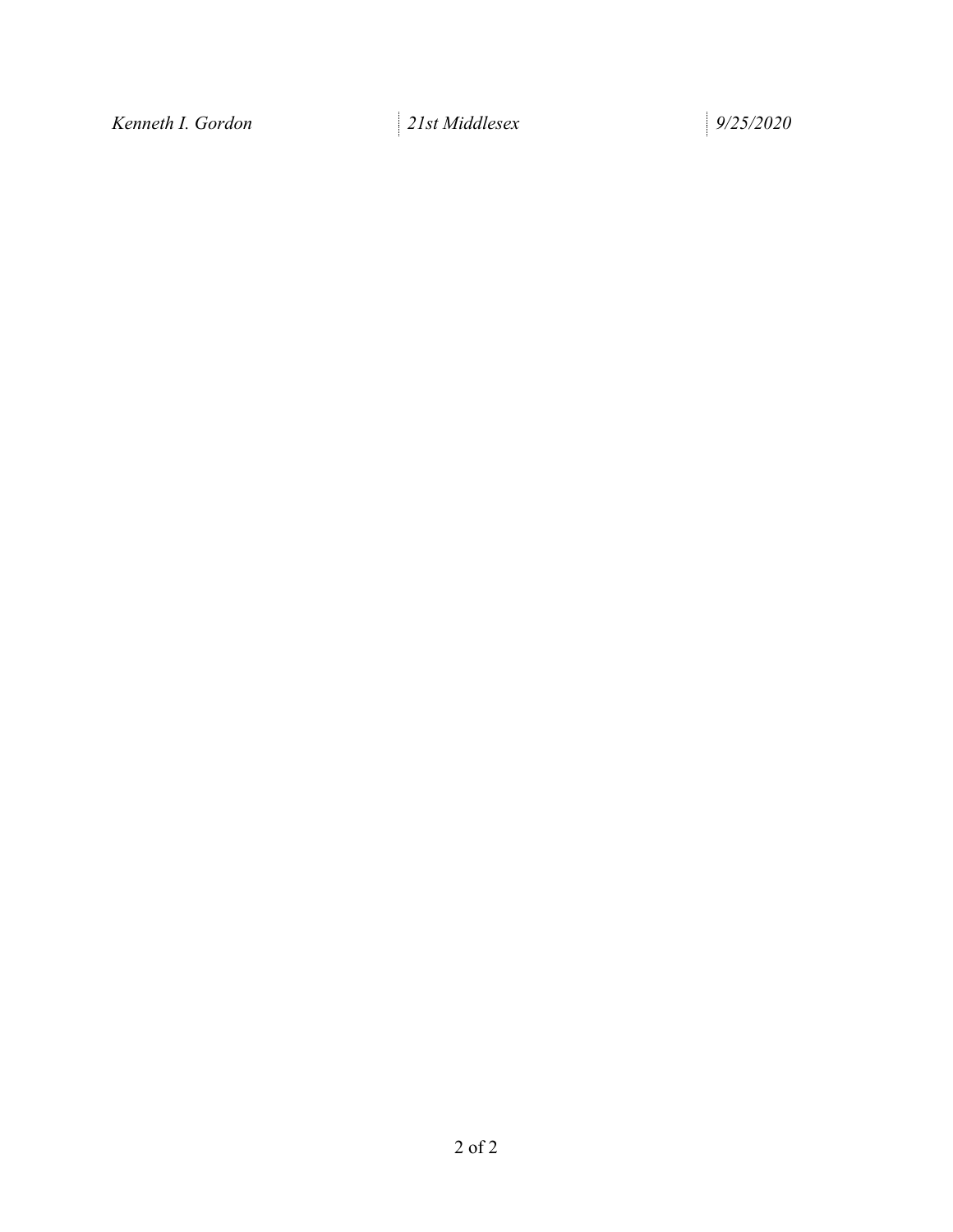## **HOUSE . . . . . . . . . . . . . . . No. 5083**

By Messrs. Cabral of New Bedford and Straus of Mattapoisett, a petition (subject to Joint Rule 12) of Antonio F. D. Cabral, William M. Straus and others relative to polling place security and integrity. Election Laws.

## The Commonwealth of Massachusetts

**In the One Hundred and Ninety-First General Court (2019-2020) \_\_\_\_\_\_\_\_\_\_\_\_\_\_\_**

**\_\_\_\_\_\_\_\_\_\_\_\_\_\_\_**

An Act relative to polling place security and integrity.

Be it enacted by the Senate and House of Representatives in General Court assembled, and by the authority *of the same, as follows:*

| $\mathbf{1}$ | Chapter 54 of the General Laws, as appearing in the 2018 Official Edition, is hereby                  |
|--------------|-------------------------------------------------------------------------------------------------------|
| 2            | amended by striking out section 72 and inserting in place thereof the following section:-             |
| 3            | Section 72. (a) The board or officer in charge of the police force of each city and town              |
| 4            | shall detail a sufficient number of police officers or constables for each building that contains the |
| 5            | polling place for one or more precincts at every election therein to preserve order and to protect    |
| 6            | the election officers and supervisors from any interference with their duties and to aid in           |
| 7            | enforcing the laws relating to elections; provided further, that this subsection may apply to         |
| 8            | section 25B at the discretion of the election officers and registrars for a city or town.             |
| 9            | (b) Notwithstanding any general or special law to the contrary, no county or state law                |
| 10           | enforcement officers, including but not limited to sheriffs, special sheriffs, and deputy sheriffs    |
| 11           | subject to chapter 37, officers employed or supervised thereby, and persons acting on their           |
| 12           | behalf, shall be permitted on the premises of a polling place or within 300 feet of a polling place   |